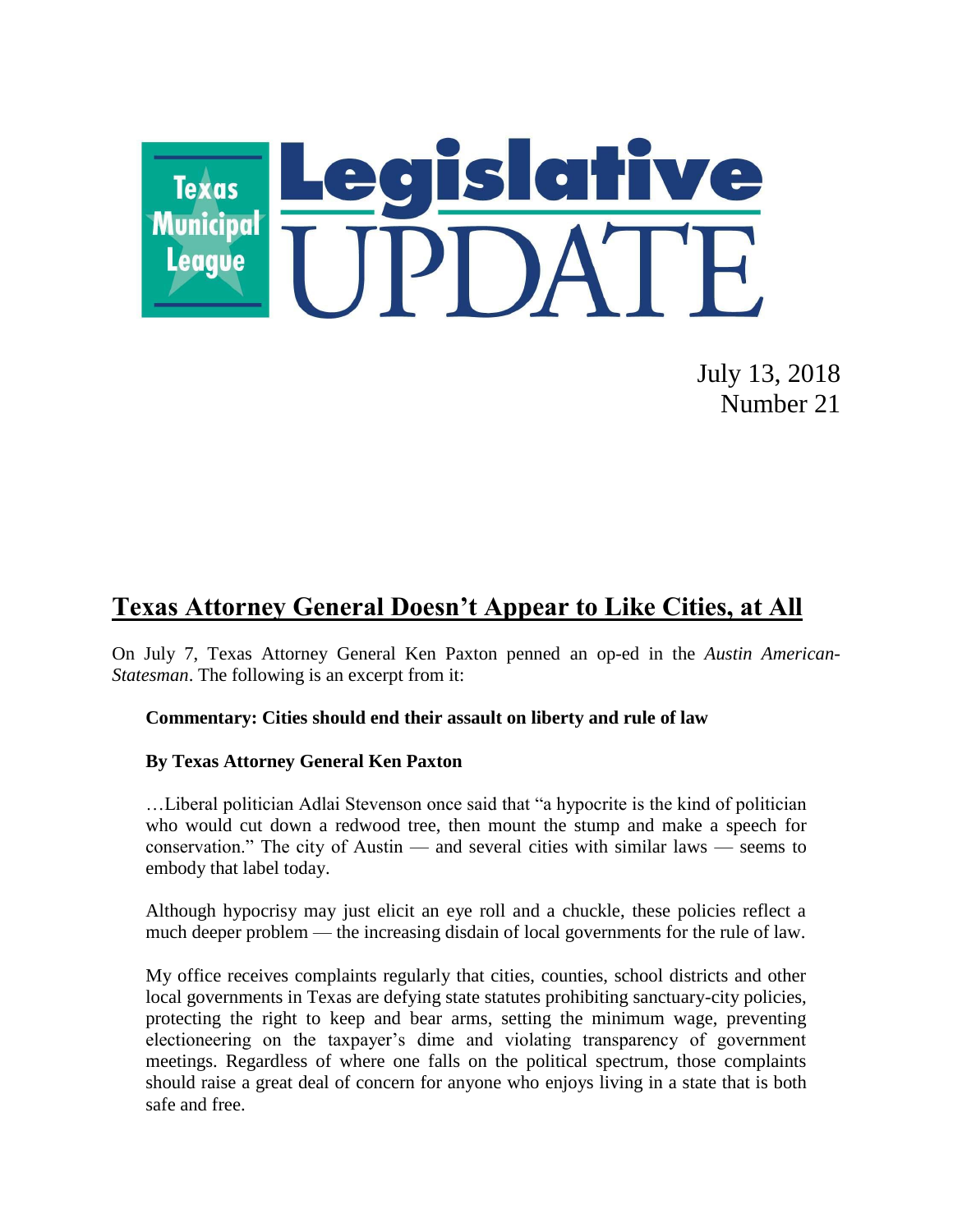As a former legislator, I understand the need to fight hard for policies that comport with your principles. As a law enforcement officer, I understand the discomfort of standing up and enforcing a law that may go against your own political beliefs. Most importantly, as a Texan who enjoys the blessings of liberty that are so central to our state's values, I understand that neither liberals nor conservatives benefit when public officials think they are above the law.

The people of Texas will not allow the rule of law to be subordinated to the political ambitions of city officials eager to score a few points with their base…

…As the person who has the privilege of being attorney general, I call on the city of Austin and other cities in Texas to put an end to their pattern of disrespect for the rule of law and to afford due deference to the liberty state law affords Texans.

And there you have it.

## **Resolutions for the 2018 TML Annual Conference**

The League has begun its legislative [policy development process](https://www.tml.org/p/LegislativePolicyProcess.pdf) for the 2019 legislative session. As one component of that process, TML Constitution states that resolutions relating to legislative initiatives for consideration at the Annual Conference must be submitted to the TML headquarters 45 calendar days prior to the first day of the Annual Conference. For 2018, this provision means that resolutions from any member city, TML region, or TML affiliate must arrive at the TML headquarters no later than 5:00 p.m. on **August 27, 2018**.

The TML Board of Directors has adopted several procedures governing the resolutions process. Please review the following items carefully and thoroughly.

- 1. No resolution may be considered by the TML Resolutions Committee unless it has prior approval of: (a) the governing body of a TML member city; (b) the governing body or membership of a TML affiliate; or (c) the membership of a TML region at a regional meeting.
- 2. TML member cities, regions, and affiliates that wish to submit a resolution **must** complete a resolution cover sheet. The cover sheet is available [here.](https://www.tml.org/p/2018%20Resolution%20Cover%20sheet.doc) The cover sheet must be attached to the resolution throughout each step of the resolutions process.
- 3. It is recommended that any resolution state one of four categories to better direct League staff. Those categories are:
	- **Seek Introduction and Passage** means that the League will attempt to find a sponsor, will provide testimony, and will otherwise actively pursue passage. Bills in this category are known as "TML bills."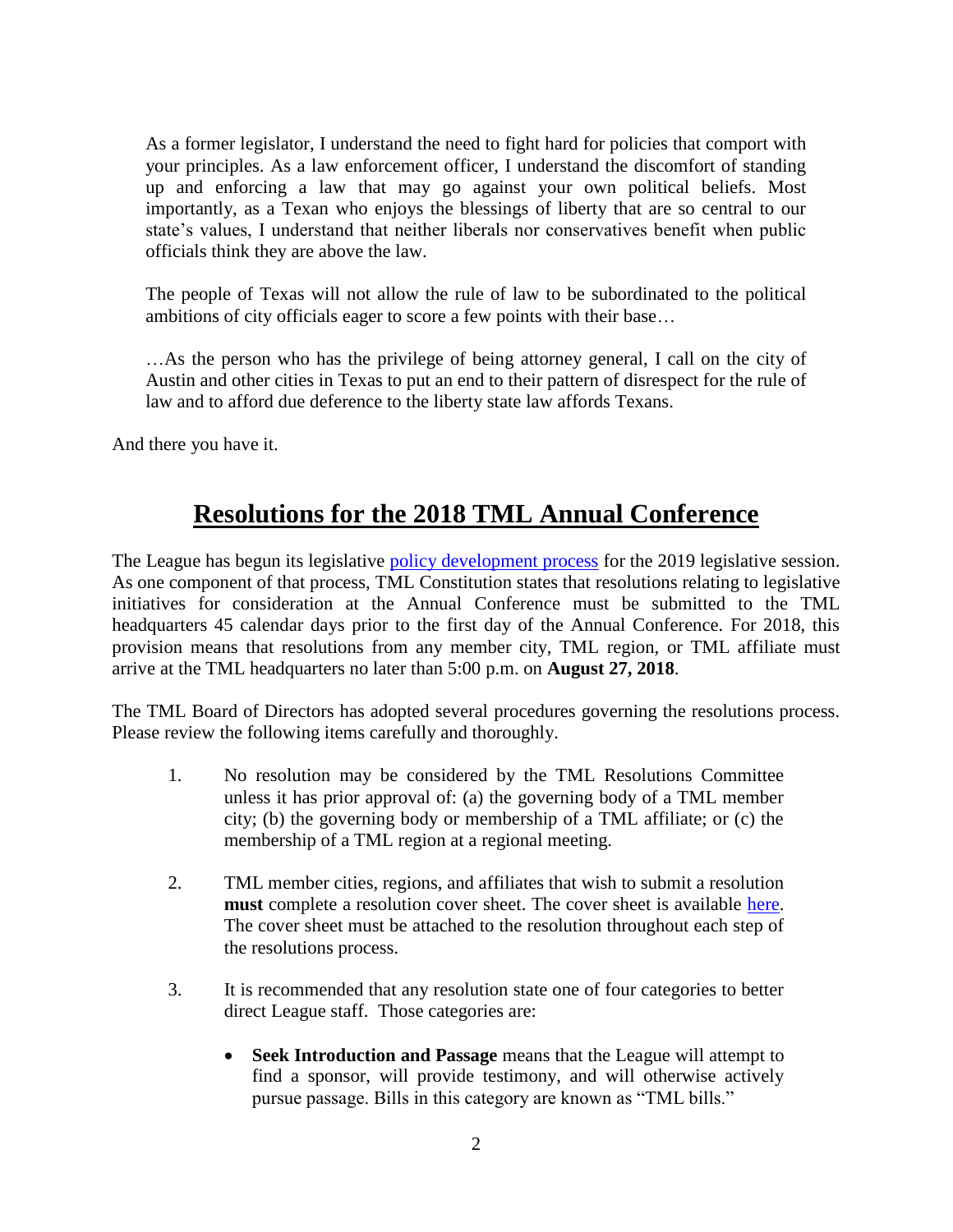- **Support** means the League will attempt to obtain passage of the initiative if it is introduced by a city or some other entity.
- **Oppose**.
- **Take No Position**.
- 4. Resolutions submitted will be thoroughly discussed at the TML Annual Conference. The Resolutions Committee is appointed by the TML President and is made up of city officials from TML member cities across the state.
- 5. The city, region, or affiliate that submits a resolution is encouraged to send a representative to the Resolutions Committee meeting to explain the resolution. The Resolutions Committee will meet at **3:30 p.m.** on **Thursday, October 11, 2018**, at the **Fort Worth Convention Center**.

If the procedures described above are not followed for any given resolution, that resolution is likely to be referred to some other TML committee for further study. In that case, the resolution would not be adopted during the 2018 conference.

Under the TML Constitution, resolutions received after the deadline of August 27, 2018, must not only have the attached cover sheet, but also must "state the reason precluding timely submission." These late resolutions may be considered by the TML Resolutions Committee at the Annual Conference only if two-thirds of the Committee members present and voting agree to suspend the submission rule and consider the resolution.

Resolutions may be submitted by mail, fax, or by email to Scott Houston, Deputy Executive Director and General Counsel, at:

1821 Rutherford Lane, Suite 400 Austin, Texas 78754 Fax: 512-231-7490 Email: [shouston@tml.org](mailto:shouston@tml.org)

If you have any questions or would like any assistance, please call 512-231-7400 at any time.